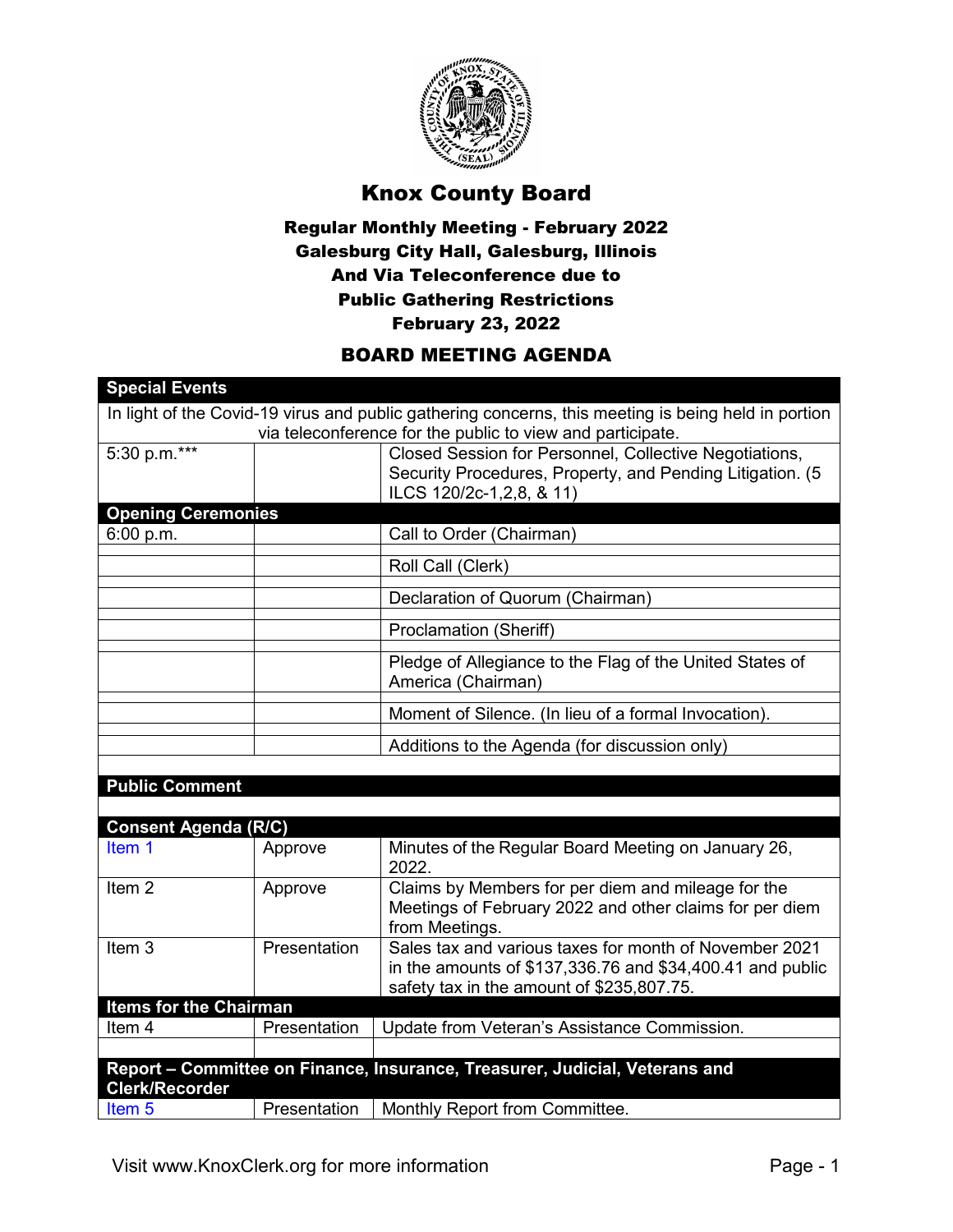| Item 6            | Approve R/C                 | Approve Health Department 2021 Annual Report.                                                                                                                                                                                                                                                                                                                                                          |
|-------------------|-----------------------------|--------------------------------------------------------------------------------------------------------------------------------------------------------------------------------------------------------------------------------------------------------------------------------------------------------------------------------------------------------------------------------------------------------|
| Item <sub>7</sub> | Approve R/C                 | Approve Animal Kill Claims for 2021.                                                                                                                                                                                                                                                                                                                                                                   |
|                   |                             |                                                                                                                                                                                                                                                                                                                                                                                                        |
|                   |                             | Report - Committee on Sheriff, Jail, Mary Davis Home, Animal Control, and Building.                                                                                                                                                                                                                                                                                                                    |
| Item 8            | Presentation                | Monthly Report from Committee.                                                                                                                                                                                                                                                                                                                                                                         |
|                   |                             |                                                                                                                                                                                                                                                                                                                                                                                                        |
|                   |                             | Report - Committee on Assessor, Zoning, GIS, Highway, IT, and Landfill                                                                                                                                                                                                                                                                                                                                 |
| Item 9<br>Item 10 | Presentation<br>Approve R/C | Monthly Report from Committee.<br>Approve ZBA Case CU-06-22, a Request for Conditional                                                                                                                                                                                                                                                                                                                 |
|                   |                             | Use, under Section 5.3-02, (11) of the Knox County Zoning<br>Resolution, Storage and Sale of Fertilizer, L.P. (Liquid<br>Petroleum) gas, Petroleum in Bulk, Seed, and Feed. Filed<br>by West Central FS INC, 1455 Monmouth Blvd, Galesburg.<br>(Assessor)                                                                                                                                              |
| Item 11           | Approve R/C                 | Approve ZBA Case ZA-01-22, a Request for a Zoning<br>District Change from "R" Residential Zoning District to "A"<br>Agricultural Zoning District, Under Section 5.3 of the Knox<br>County Zoning Resolution. Filed by Applicant Blackberry<br>Solar LLC, Highland Park, IL, along with Owner Listed as<br>Mary Panther, Bushnell, IL. (Assessor)                                                       |
| Item 12           | Approve R/C                 | Approve ZBA Case CU-01-22, a Request for a Solar<br>Energy Farm in the "A" Agricultural Zoning District, under<br>Appendix C, Knox County Solar Energy System<br>Ordinance. Filed by the Applicant Blackberry Solar LLC,<br>Highland Park, IL along with Owner Listed as Mary<br>Panther, Bushnell, IL. (Assessor)                                                                                     |
| Item 13           | Approve R/C                 | Approve ZBA Case CU-02-22, a Request for a Solar<br>Energy Farm in the "M" Restricted Industrial Zoning<br>District, under Appendix C, Knox County Solar Energy<br>Systems Ordinance. Filed by Applicant Blackberry Solar<br>LLC, Highland Park, IL along with Owner Listed as Richard<br>Inness, Galesburg, IL. (Assessor)                                                                            |
| Item 14           | Approve R/C                 | Approve Zoning District Changes as Follows: Case ZA-02-<br>22 thru Case ZA-04-22, a Request for a Zoning District<br>Change from "R" Residential Zoning District to "A"<br>Agricultural Zoning District, Under Section 5.3 of the Knox<br>County Zoning Resolution. Filed by applicant Blackberry<br>Solar LLC (lessee) along with Owner Listed as Steven<br>Swanson trustee, Hinsdale, IL. (Assessor) |
| Item 15           | Approve R/C                 | Approve ZBA Case CU-03-22 thru Case CU-05-22, a<br>Request for a Solar Energy Farm in the "A" Agricultural<br>Zoning District, under Appendix C, Knox County Solar<br>energy System Ordinance. Filed by Applicant Blackberry<br>Solar LLC (Lessee) along with Owner Listed as Steven<br>Swanson Trustee, Hinsdale, IL. (Assessor)                                                                      |
| Item 16           | Approve R/C                 | Approve Foth Infrastructure & Environment Proposal for<br>Design, Permitting, and Bid Assistance for Landfill #3 Final<br>Cover and Gas System Design for \$215,350. (Landfill)                                                                                                                                                                                                                        |
| Item 17           | Approve R/C                 | Approve Foth Infrastructure & Environment Proposal for<br>Evaluation, Design, Permitting, and Bid Assistance for<br>Landfill #3 Leachate Management Modifications<br>for<br>\$170,325. (Landfill)                                                                                                                                                                                                      |
|                   |                             |                                                                                                                                                                                                                                                                                                                                                                                                        |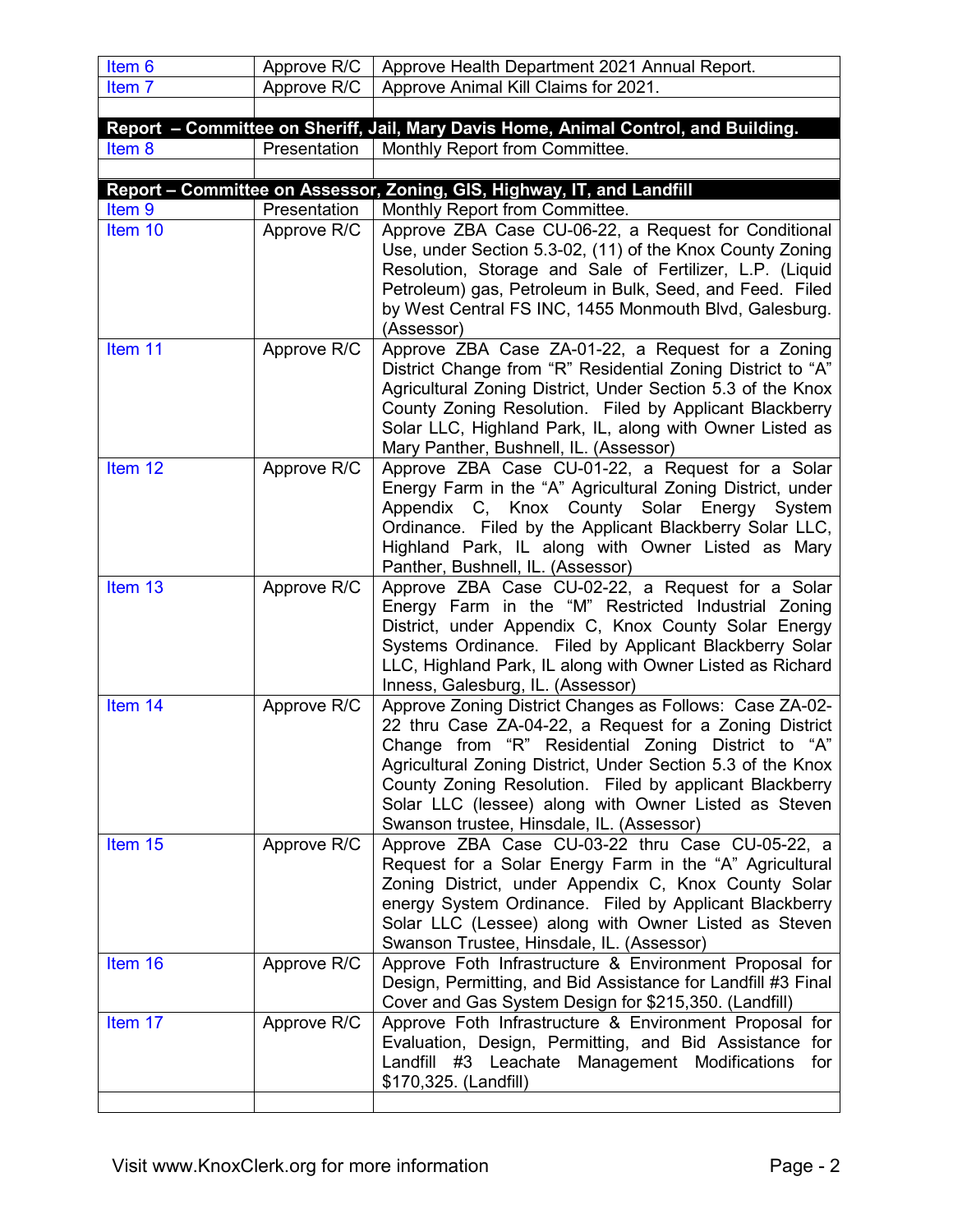| Item 18                                              | Approve R/C  | Approve Local Public Agency Agreement for Federal<br>Participation, County Highway 10 Bridge Rehabilitation,                                                                                                                                                                                                                                        |  |  |
|------------------------------------------------------|--------------|-----------------------------------------------------------------------------------------------------------------------------------------------------------------------------------------------------------------------------------------------------------------------------------------------------------------------------------------------------|--|--|
| Item 19                                              | Approve R/C  | Section 18-00043-01-BR. (Highway)<br>Approve Resolution on Local Agency Appropriation,<br>Section 18-00043-01-BR. (Highway)                                                                                                                                                                                                                         |  |  |
| Item 20                                              | Approve R/C  | Approve Amendment to the 1990 Knox County/Illinois<br>Department of Transportation County<br>10<br>Highway<br>Agreement. (Highway)                                                                                                                                                                                                                  |  |  |
| Item <sub>21</sub>                                   | Approve R/C  | Approve Reimbursement Agreement with BNSF Railway<br>Company, Section 18-00043-01-BR. (Highway)                                                                                                                                                                                                                                                     |  |  |
| Item <sub>22</sub>                                   | Approve R/C  | Approve Resolution on County<br>Tax<br>Motor<br>Fuel<br>Supplemental Maintenance, Section 22-00000-00-GM.<br>(Highway)                                                                                                                                                                                                                              |  |  |
|                                                      |              |                                                                                                                                                                                                                                                                                                                                                     |  |  |
| <b>Report - Committee on Nursing Home</b><br>Item 23 | Presentation | Monthly Report from Committee.                                                                                                                                                                                                                                                                                                                      |  |  |
|                                                      |              |                                                                                                                                                                                                                                                                                                                                                     |  |  |
|                                                      |              | <b>Reports - External Committees Assigned to Board Members</b>                                                                                                                                                                                                                                                                                      |  |  |
|                                                      |              | Reports from these Committees will be placed on file in the County Clerk's office.<br>No                                                                                                                                                                                                                                                            |  |  |
|                                                      |              | presentations will be provided during the meeting. If you have specific questions, please direct                                                                                                                                                                                                                                                    |  |  |
| them to the specific Board representative.           |              |                                                                                                                                                                                                                                                                                                                                                     |  |  |
|                                                      |              | Knox County Board of Health (Bondi)                                                                                                                                                                                                                                                                                                                 |  |  |
|                                                      |              | Galesburg Convention and Visitors Bureau (Krejci)                                                                                                                                                                                                                                                                                                   |  |  |
|                                                      |              | 9-1-1 Committee (Hawkinson)                                                                                                                                                                                                                                                                                                                         |  |  |
|                                                      |              | Knox County Area Partnership for Economic Development<br>Prairie Hills Resources Board (Krejci)                                                                                                                                                                                                                                                     |  |  |
|                                                      |              | United Council of Counties (Davidson)                                                                                                                                                                                                                                                                                                               |  |  |
| Western Illinois Regional Council (Amor)             |              |                                                                                                                                                                                                                                                                                                                                                     |  |  |
| Knox County Mental Health 708 Board (Rohweder)       |              |                                                                                                                                                                                                                                                                                                                                                     |  |  |
| University of Illinois Extension Office (Link)       |              |                                                                                                                                                                                                                                                                                                                                                     |  |  |
|                                                      |              |                                                                                                                                                                                                                                                                                                                                                     |  |  |
| Claims Against the County - R/C                      |              |                                                                                                                                                                                                                                                                                                                                                     |  |  |
| Item 24                                              | Approve R/C  | Approve Opening of Budget for Line Item Changes. (If<br>Necessary)                                                                                                                                                                                                                                                                                  |  |  |
| Item <sub>25</sub>                                   | Presentation | Presentation of the Proposed Budget Line Item Changes                                                                                                                                                                                                                                                                                               |  |  |
| Item 26                                              | Approve R/C  | Approval of Proposed Line Item Changes. (If Necessary)                                                                                                                                                                                                                                                                                              |  |  |
| Item 27                                              | Presentation | Review of Manual Checks Issued for Current Cycle.                                                                                                                                                                                                                                                                                                   |  |  |
| Item 28                                              | Approve R/C  | Claims against Knox County, Illinois, for the period of<br>January 27, 2022 through February 23, 2022 (ordering that<br>invoices be accepted and approved and that the County<br>Clerk and County Treasurer be authorized and directed to<br>issue County Warrants in payment of the bills in the<br>aggregate amount approved by the County Board) |  |  |
|                                                      |              |                                                                                                                                                                                                                                                                                                                                                     |  |  |
| <b>Announcements</b>                                 |              |                                                                                                                                                                                                                                                                                                                                                     |  |  |
| Item 29                                              | Presentation | The next regular meeting will be held on Wednesday,<br>March 23, 2022, 6:00 p.m., at Galesburg City Hall Council<br>Chambers.                                                                                                                                                                                                                       |  |  |
| <b>Closing Ceremonies</b>                            |              |                                                                                                                                                                                                                                                                                                                                                     |  |  |
| Item 30                                              | Presentation | Adjournment of meeting until next scheduled meeting of<br>the Board.                                                                                                                                                                                                                                                                                |  |  |